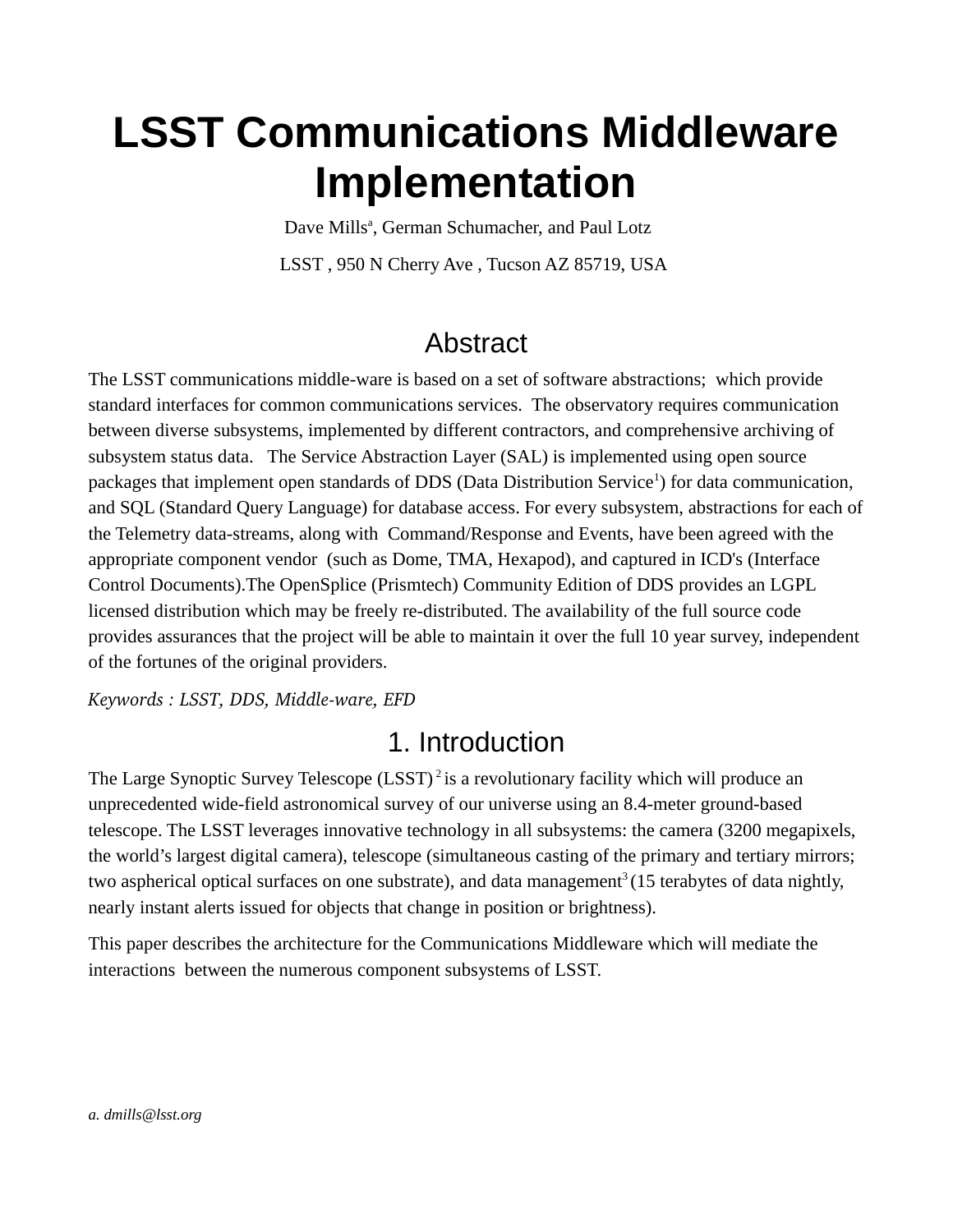

*Figure 1 – LSST Control Architecture*

Communications between all of the component subsystems of the observatory are mediated by a layer of middleware. This software provides Ethernet based communications using the Data Distribution Service (DDS) protocol. This is in turn layered on top of the Real Time Publish Subscribe (RTPS) protocol<sup>4.</sup> This is also an Open Standard, which permits transparent interaction between independent DDS implementations produced by different vendors.

A higher level package , the Service Abstraction Layer (SAL) , has been written to leverage the DDS services and make them easy for the application developers. The generation of the detailed specifications of the supported transactions, is facilitated by a database of syntactic elements know as the System Dictionary, which holds details of all the syntactic atoms which are defined and recognized in the application domain.

The middleware architecture has been modeled using the  $SysML<sup>5</sup>$  language, along with the detailed Telescope, and Observatory Control System designs.<sup>6</sup>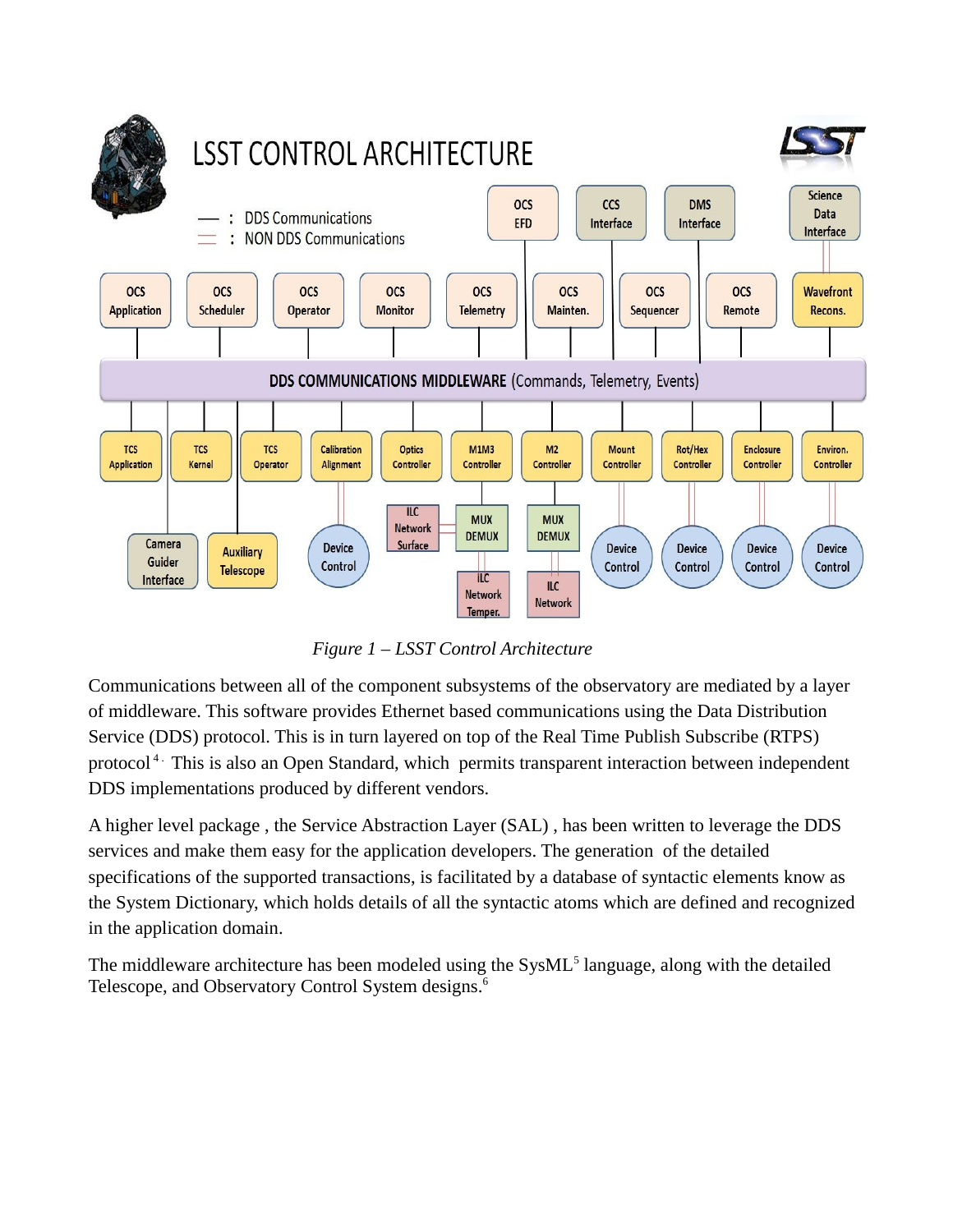## 2. Service Abstraction Layer

Primary access to the communications services is provided by a set of core abstractions : Commands, Telemetry, and Events. For each abstraction an Extensible Markup Language (XML) schema is provided to assist in the definition, and maintain consistency throughout the system. For example, each Telemetry definition consists of basic meta-data such as subsystem, author, version etc, plus a set of strongly type data elements comprising the actual telemetry values. The structure of each abstract type is also reflected in the system wide Engineering and Facility Database (EFD), which records all the communications between the subsystems.



*Figure 2 – SAL XML schema*

Extensive prototyping has been done to calculate the total network bandwidth required to support operations, and the EFD clusters are sized to store complete records of the entire 10 year survey (currently estimated at 400TB). There are two identical live EFD's , one at the summit, and another at the base. The EFD is also replicated to the archive center.

The Service Abstraction Layer (SAL) is implemented using open source packages that implement the Object Management Group (OMG) open standards of IDL (Interface Definition Language), DDS (Data Distribution Service) for data communication, and SQL (Standard Query Language) for database access.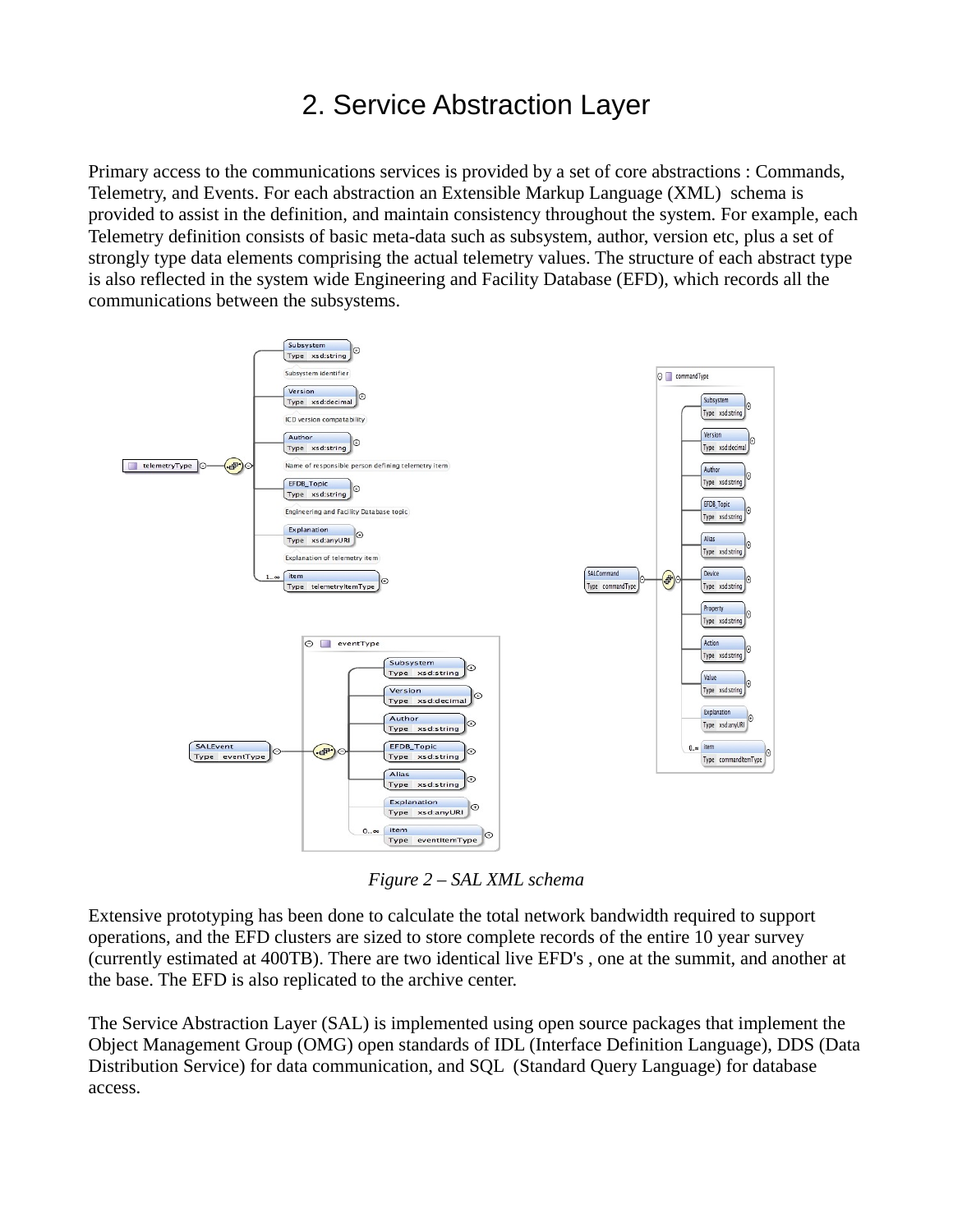The SAL Software Development Kit (SDK) provides tools to automatically generate communications libraries based on the data-types defined using the SAL XML schema. Supported languages include C/C++, Java, Python, and LabVIEW. The current development platform is CentOS Linux x86\_64 7.0. (a variety of other platforms can be supported if necessary, including Darwin/BSD, Vxworks, Windows). The code base is maintained in a local Git repository and mirrored to Github<sup>b</sup> for external access.



Figure 3 – SAL development workflow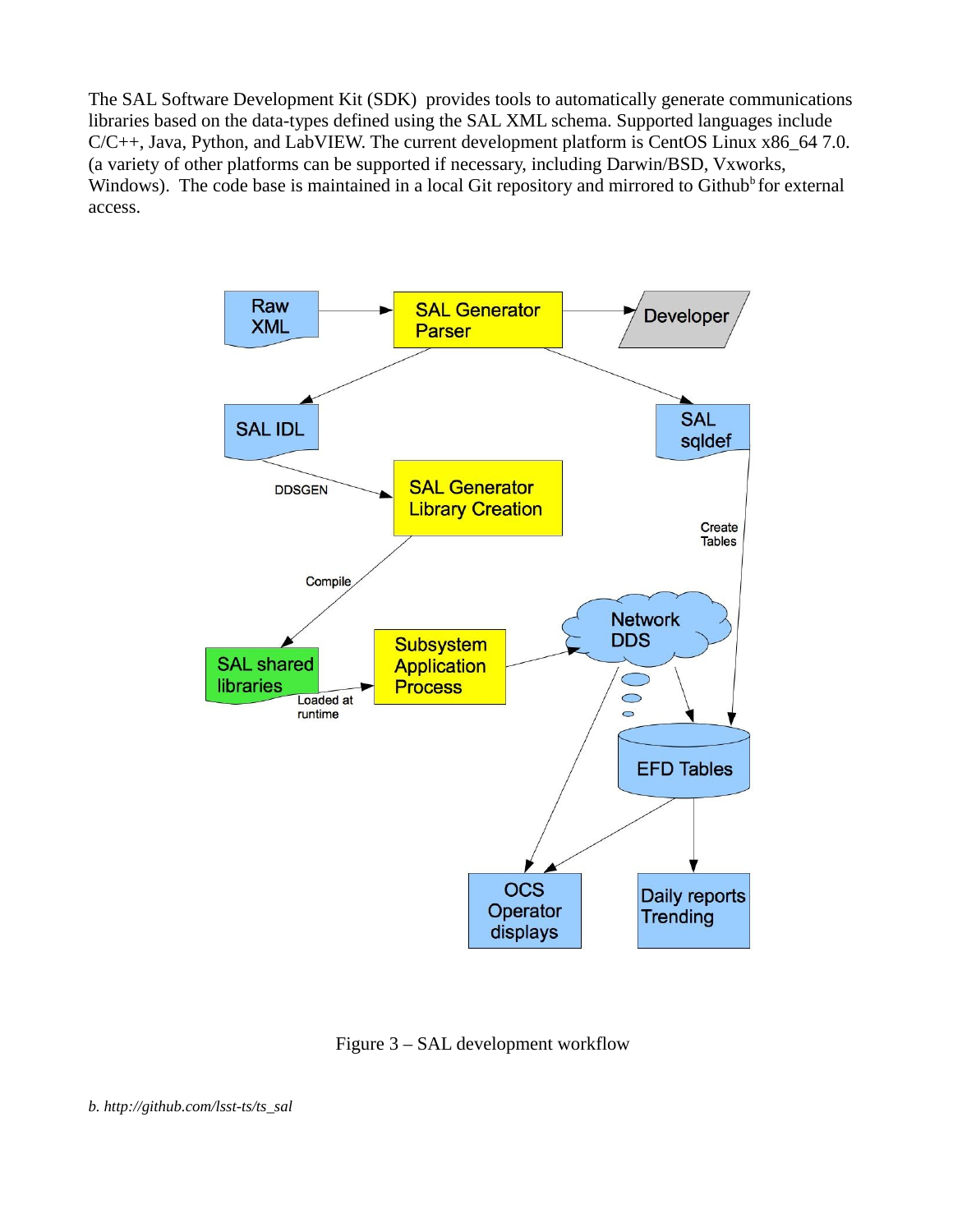The per-subsystem XML definitions are also maintained in a Github repository. A Jenkins Continuous Integration server is used to monitor the development. Google Test is used to automate higher level integration and performance tests. Jenkins is also cross-platform as it is Java based.SAL interactions during tests are logged to the EFD for future reference

Figure 3 illustrates the flow of processing involved. We start with the input XML, which is parsed and syntax checked. The corresponding IDL is generated and some housekeeping meta-data is also added at this stage (SAL IDL). The type support library is then generated for the appropriate target language (the example uses  $C^{++}$ ), along with EFD table definitions. The application developer then writes code to the SAL API, and links it with the SAL generated shared library at run-time

In the case of Java, the SDK generates the type support and SAL Application Programming Interface (API) Jar files, and then bundles them into a Maven project.

For Python (2.7, 3.4) we wrap the C++ API using Boost::Python and generate a Python importable shared library (Simple Wrapper and Interface Generator (SWIG) wrappers are also available).

The process for LabVIEW is a little more interactive as the VI's must be generated from within the LabVIEW environment using the "Import Shared Library" wizard. An additional LabVIEW tool was also written to create "Cluster" types based on the SAL IDL data definitions.

There is also a web based interface to the code generator which can be used by non-developers to easily modify the basic types.



*Figure 4 – SAL Datastream Definition Editor*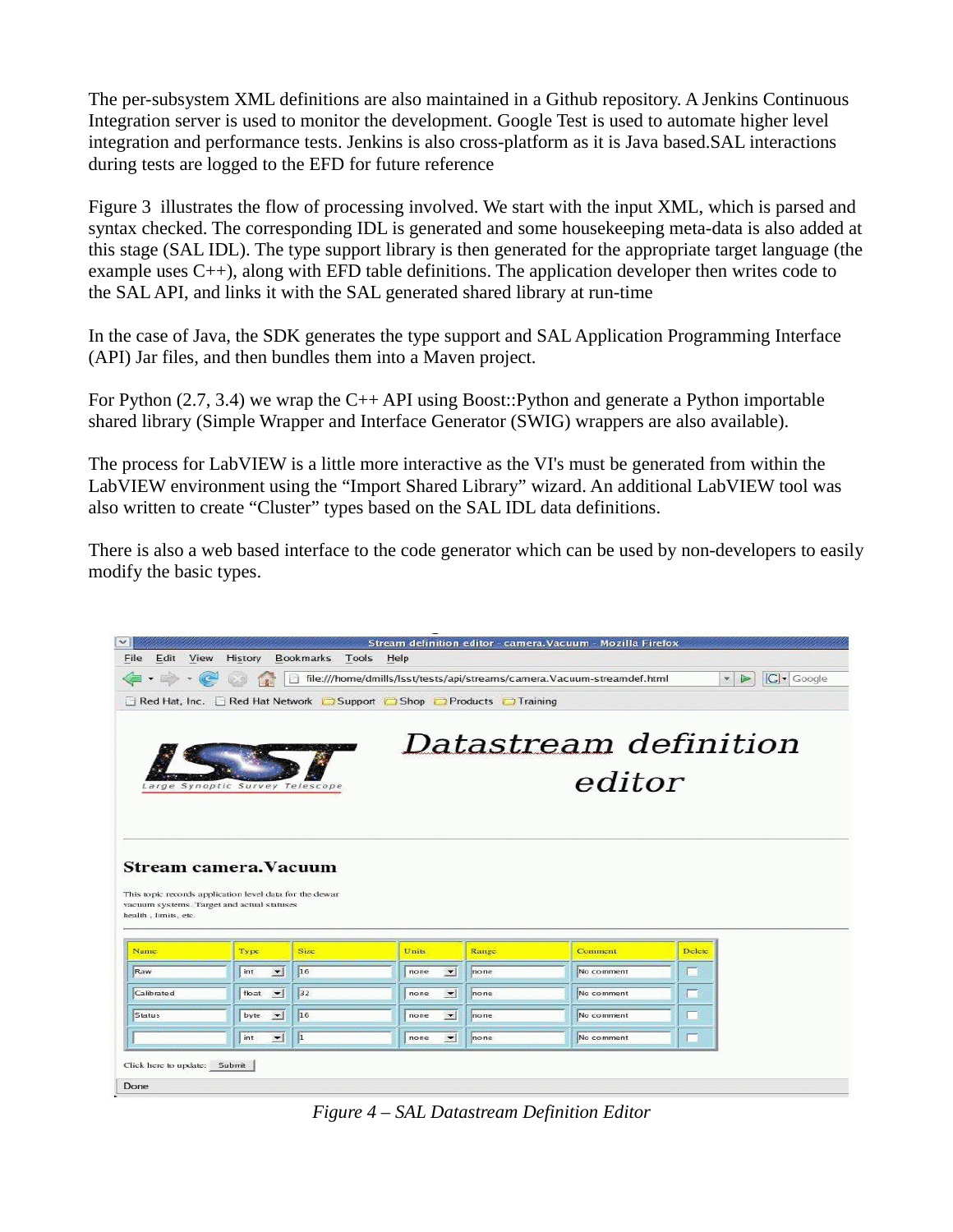# 3. Consistency checking and version control

Each transaction type which is defined has embedded in it's low level structure a UUID generated from the description. At run-time all transactions are consistency checked to ensure that the same definition is being used by both sender and receiver. Transactions are also automatically time-tagged so that any clock-skew between subsystems can be immediately identified. The system uses the Precision Time Protocol (PTP<sup>8</sup>) to maintain accurate synchronized system clocks throughout the observatory. The accuracy requirement is at the 1msec level, easily satisfied by PTP.

| <b>Identifier</b> | <b>Description</b>        |
|-------------------|---------------------------|
| private_revCode   | Crc of IDL source         |
| private_sndStamp  | System time of sender     |
| private_rcvStamp  | System time of receiver   |
| private_SeqNum    | Sequence number (process) |
| private_origin    | IP addr and PID           |

*Table 1 – Consistency check metadata*

## *4.* Transport Layer

The middle-ware transport layer is an implementation of an Open Standard, the DDS. The open-source OpenSplice package is being used, but other compliant DDS implementations could also be substituted (eg RTI NDDS).

DDS does not require a central server and implements a publish/subscribe architecture. Multiple actors may be present on multiple nodes. For the case of multiple actors within a single node, shared memory is used as the low level transport.

The interaction between DDS actors on multiple nodes in a distributed system is mediated by a discovery phase. New nodes can be added to the system at any time and DDS automatically manages their "discovery" and integration.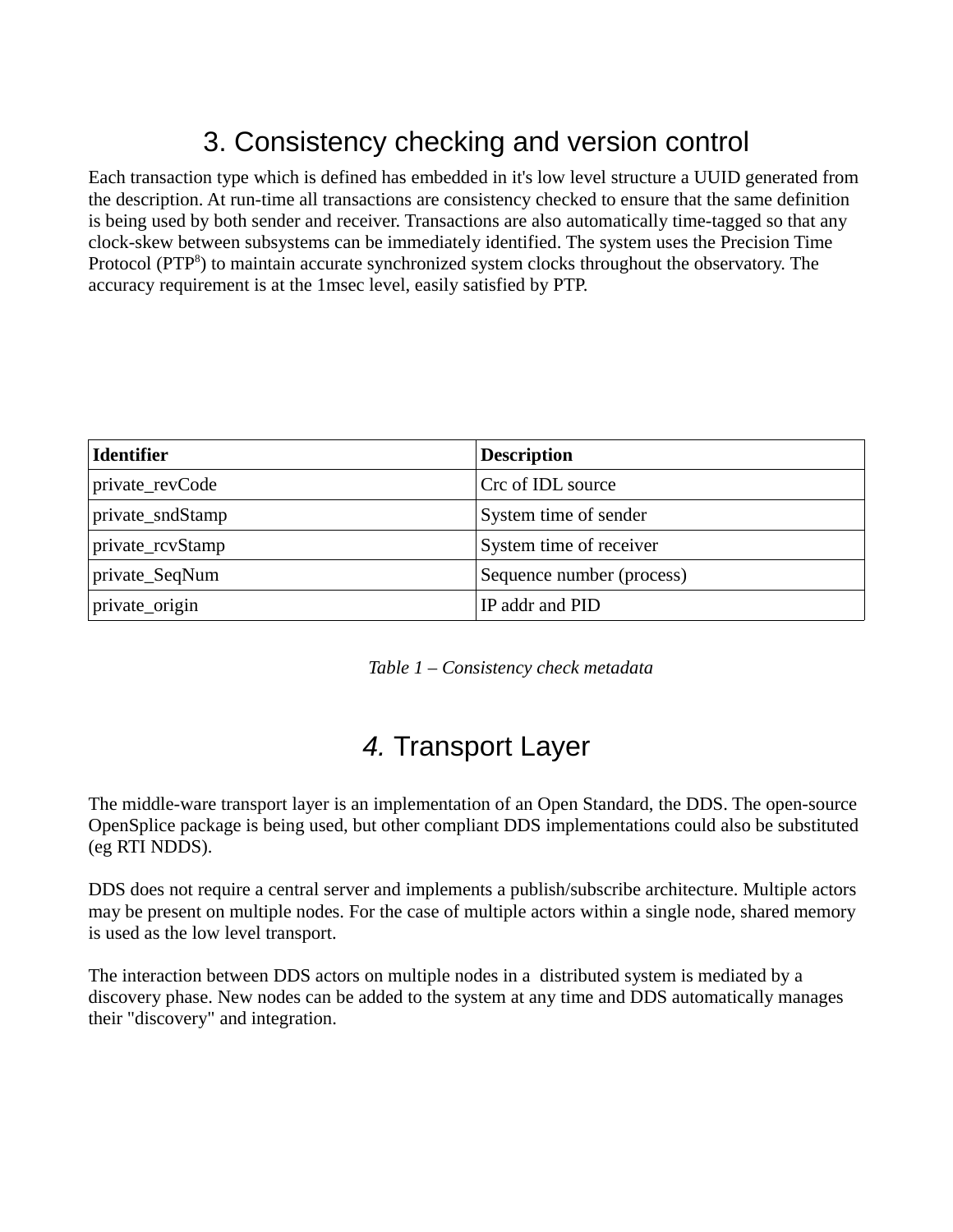

 *Figure 6 – DDS Discovery phase*

# 5. Quality of Service (QOS)

As different subsystems publish data at different cadences, and there are differing priorities for different kinds of transactions , we use the DDS QOS mechanisms to tune the overall system behavior

| <b>QoS Policy</b>                                                                                | <b>Description</b>                                                                                                                                                                                                                                                                      |
|--------------------------------------------------------------------------------------------------|-----------------------------------------------------------------------------------------------------------------------------------------------------------------------------------------------------------------------------------------------------------------------------------------|
| <b>DEADLINE</b><br>A duration, 'deadline_period'                                                 | Indicates that a data reader expects a new sample<br>updating the value of each instance at least once<br>every deadline_period.<br>Indicates that a data writer commits to writing a<br>new value for each instance managed by the data<br>writer at least once every deadline_period. |
| <b>TIME BASED FILTER</b><br>A duration, 'minimum_spearation'                                     | Filter that allows a data reader to specify that it<br>does not want to receive more than one value each<br>'mnimum_seperation' period, regardless of how<br>fast changes occur.                                                                                                        |
| <b>CONTENT BASED FILTER</b><br>A string, 'expression' and a sequence of strings,<br>'parameters' | Filter that allows a data reader to filter the data<br>received based on the contents of the data itself.<br>Syntax of 'expression' is like an SQL WHERE                                                                                                                                |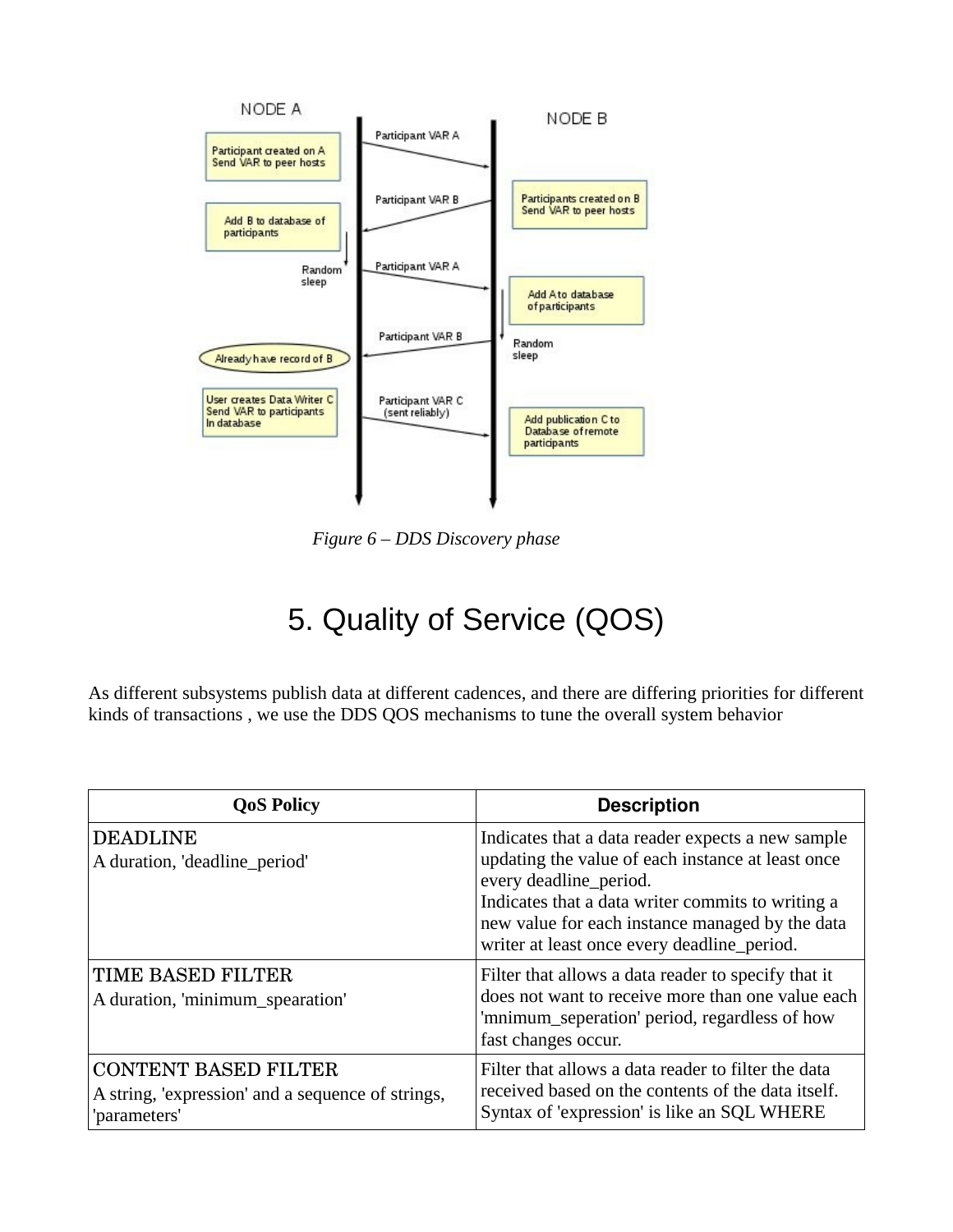|                                                                            | clause. Only the 'parameter' part may be changed.                                                                                                                                                                                                                                                                                                                    |
|----------------------------------------------------------------------------|----------------------------------------------------------------------------------------------------------------------------------------------------------------------------------------------------------------------------------------------------------------------------------------------------------------------------------------------------------------------|
| <b>HISTORY</b><br>A kind (KEEP_LAST or KEEP_ALL) and an<br>integer 'depth' | Specifies the behavior of the middleware in the<br>case where the value of a data object changes (one<br>of more times) before it can be successfully<br>communicated to one or more existing<br>subscribers.<br>Controls whether the middleware should attempt<br>to keep in its history only the most recent set of<br>values (KEEP_LAST) or all values (KEEP_ALL) |
| <b>RELIABILITY</b><br>A kind (RELIABLE or BEST_EFFORT)                     | Specifies whether the middleware should use a<br>reliable protocol to ensure each data sample in the<br>publishers history is received by all subscribers.                                                                                                                                                                                                           |

` Table 2 *– DDS QoS policies*

### 6.Summary

The LSST SAL provides a mechanism to generate run-time support in a variety of languages. The only input required is a set of Interface definitions written using a simple XML schema. The generated code provides consistency and coherence all the way from application code (developed by a diverse set of globally distributed contractors), to the recorded history of all inter-subsystem interactions (Commands, Events, and Telemetry), in the EFD. This functionality is essential for the optimal analysis of the survey data. It enables the necessary corrections for environmental and procedural effects. The EFD will also be continuously monitored to detect early signs of hardware problems and ensure that all subsystems are operating within design specifications.

#### ACKNOWLEDGMENTS

This material is based upon work supported in part by the National Science Foundation through Cooperative Agreement 1258333 managed by the Association of Universities for Research in Astronomy (AURA), and the Department of Energy under Contract No. DE-AC02-76SF00515 with the SLAC National Accelerator Laboratory. Additional LSST funding comes from private donations, grants to universities, and in-kind support from LSSTC institutional members.

### **REFERENCES**

[1] Object management Group, "*DDS Specification*",<http://www.omg/org/spec/DDS/1.4>(2015)

[2] Kahn, S., "*Final Design of the Large Synoptic Survey Telescope*," in [Ground-based and Airborne